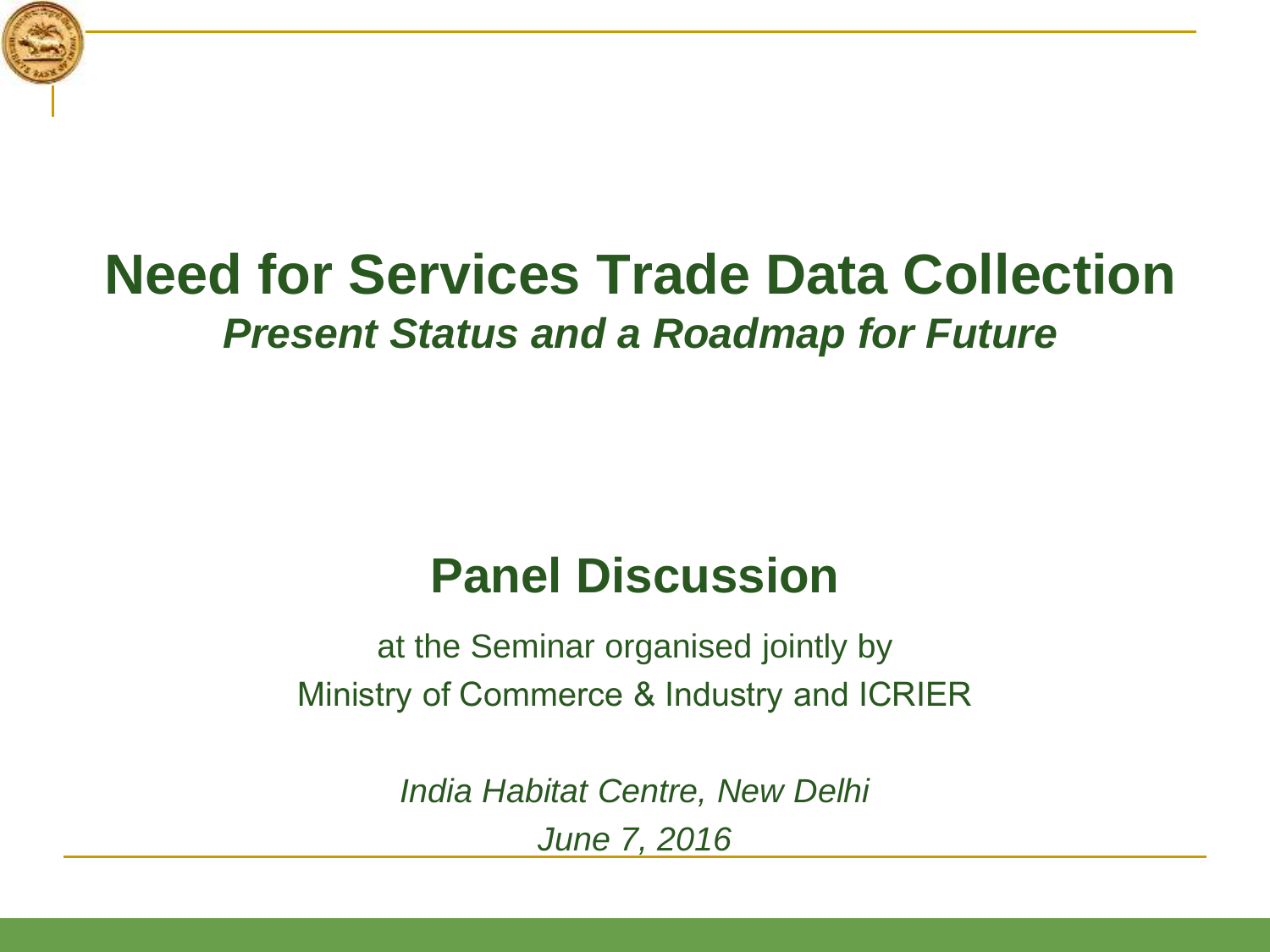

#### **Global Information base on International Trade in Services**

"*The collection of data on cross-border trade in services is notoriously difficult, in large part due to the intangible nature of services but also the high capacity needed for such data. This is particularly true for the developing countries. .. ..*

*As a word of caution, it should be added that the quality of trade data in services is still far away from being comparable to trade data for merchandise goods. .. ..*

*Due to intangibility and non-storability of services, at-the-border-duties cannot be applied to services, thus having resulted in much weaker compilation practices with considerably less accuracy. Thus, services statistics has ample space for improvement in terms of measurement, In particular, with respect to modes 3 and 4, measurement is difficult and incomplete. Ongoing revisions and refinements of the BoP classification work towards solving these issues*."

**- The World Bank** (in introduction to its Trade in Services Database)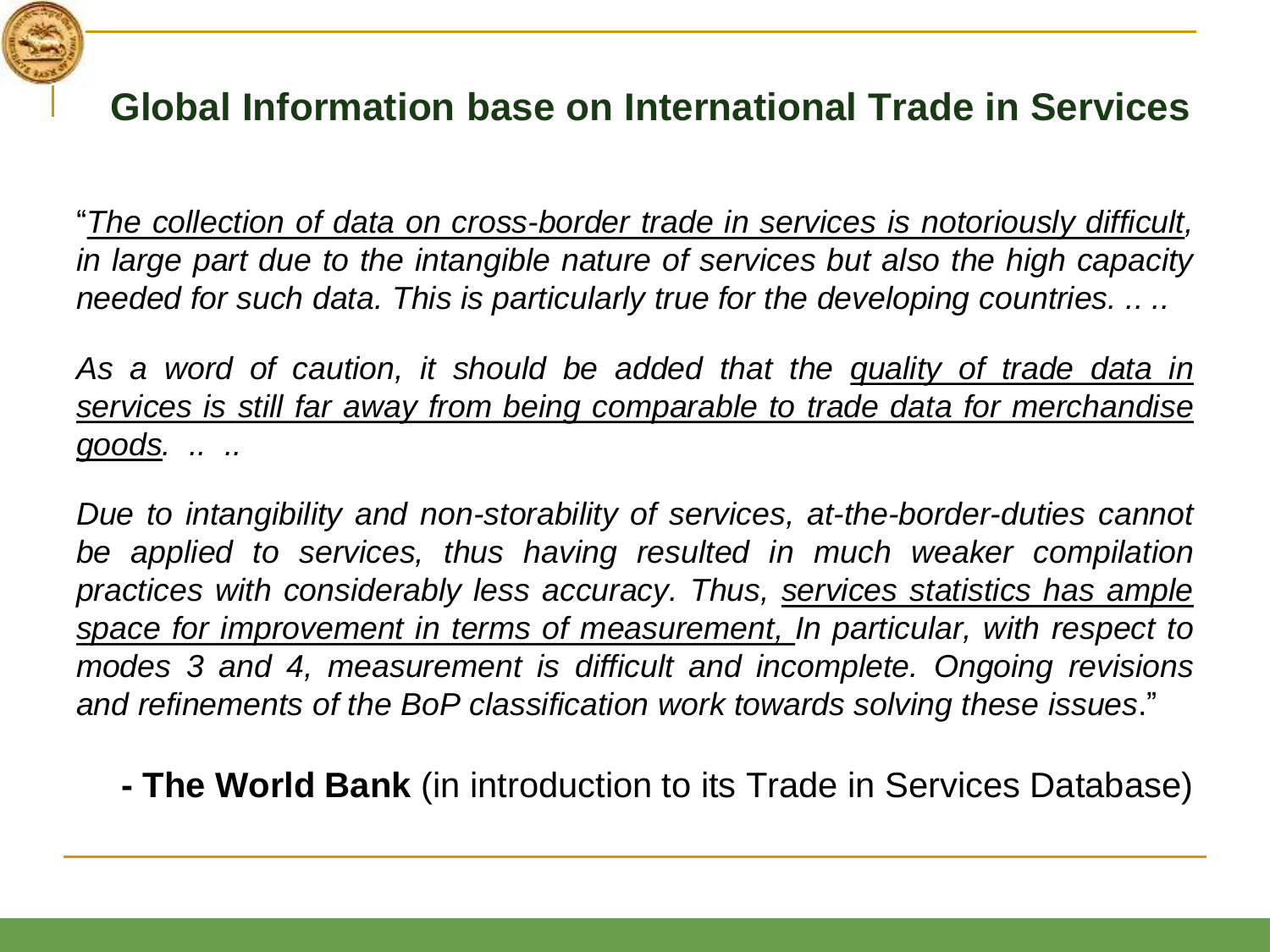

#### **Valuation of Goods and Services: Separation**

Services are the result of a production activity that changes the conditions of the consuming units, or facilitates the exchange of products or financial assets. *(BPM6 2008)*

Services cover a heterogeneous range of intangible products and activities that are difficult to encapsulate within a simple definition. They are often difficult to separate from the goods with they may be associated with varying degree. *(MSITS 2010)*

#### In BoP,

- □ Valuation of goods includes transport within the exporting economy as well as wholesale & retail services.
- Value of some service items (*e.g.*, travel) includes values of some goods.
- Some services (*e.g.*, repair services, freight transport) relate to goods.
- Except some knowledge-capturing products (*e.g.*, computer software) which may be traded separately from their production, like goods, services are not separate items over which ownership rights can be established and cannot generally be separated from their production.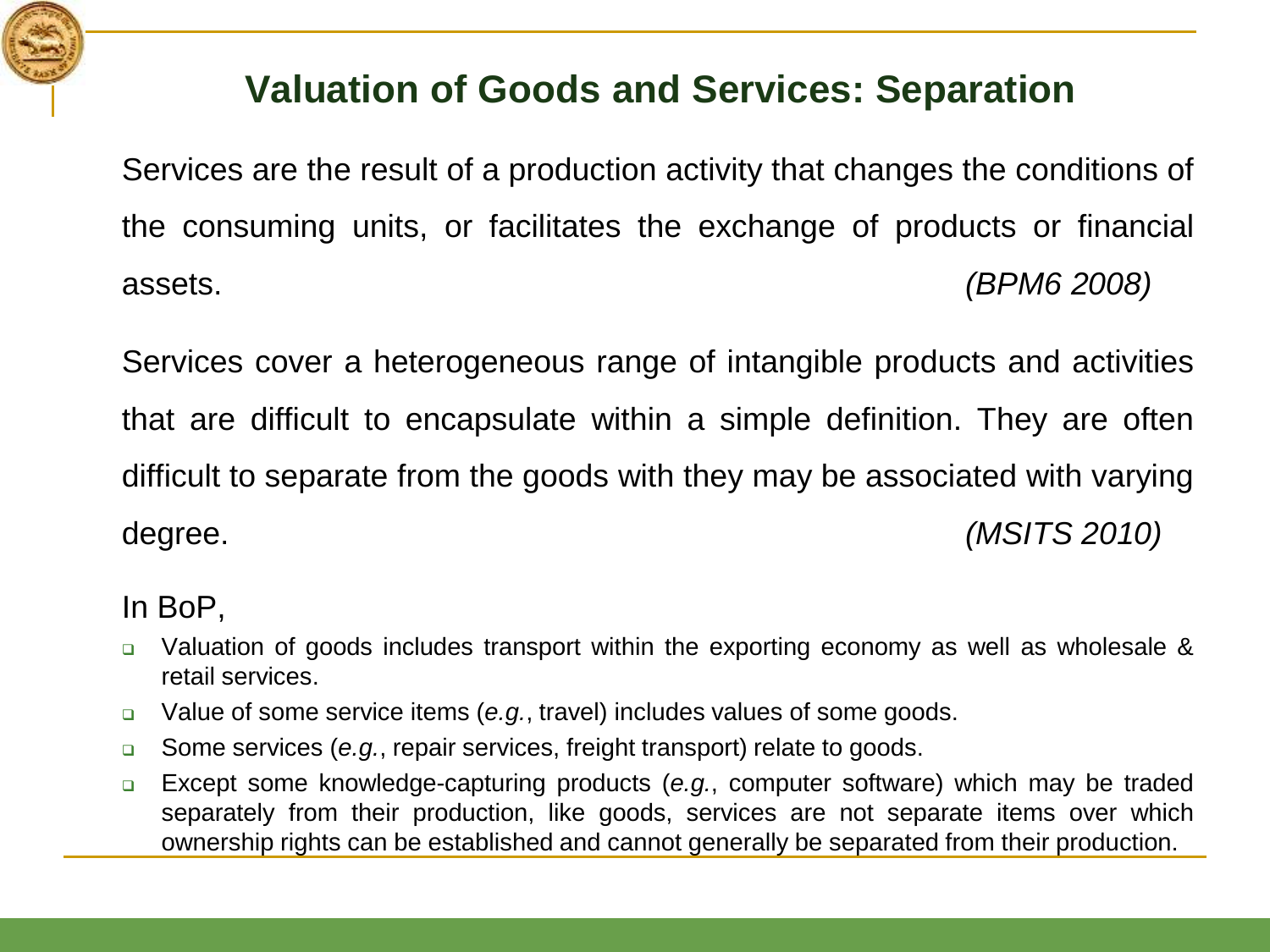

**Information Base on India's International Trade in Services: The Reserve Bank's Initiatives in recent years**

- **Nove from Quarterly to Monthly dissemination of data on India's International** Trade in Services (April-2011)
- **Dissemination of Detailed Quarterly data on India's Invisibles as per IMF's BPM-6** (Since Q1:2012-13)
- **Foreign Affiliate Trade Statistics (FATS):** 
	- $\Box$  Inward FATS since 2012-13
	- □ Outward FATS since 2013-14
- **EXEC** Census / Surveys for capturing Additional Dimensions:
	- International Trade in Banking Services (100% coverage)
	- □ Computer Software and ITES exports (>75% coverage)
	- □ Foreign Collaboration in Indian Industries (Voluntary participation Every 2 years)
- **Preparation of Frame of large service exporters (in absence of National Statistical** Business Register) for collection of data in trade in services: Collaboration with MoCI(DGCIS)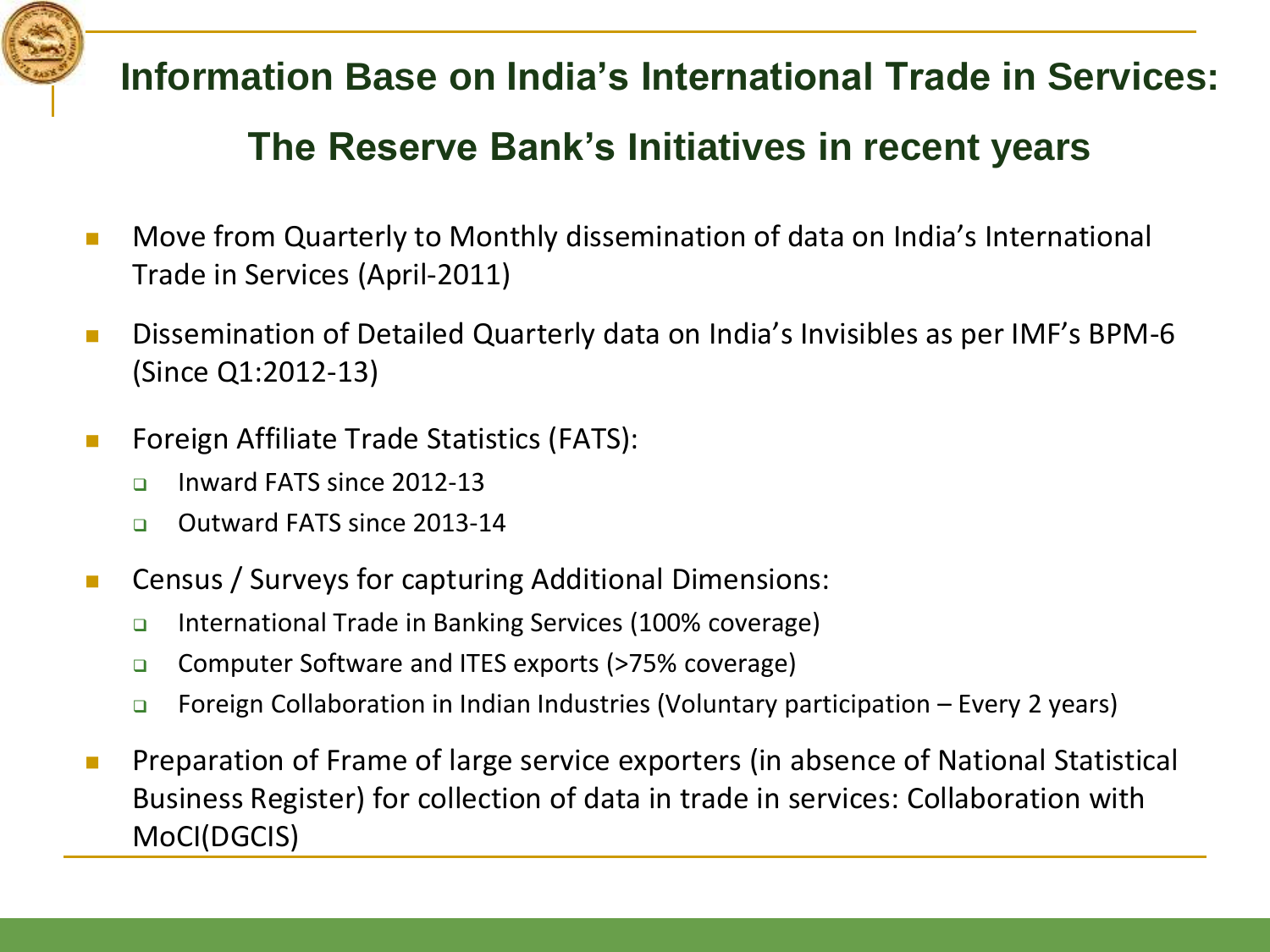

# India's International Trade in Services: **Receipts and Payments during H1:2015-16** *(US \$ million)*

| <b>Broad Category of Services</b>                             | <b>I_Receipts</b> | <b>I_Payments</b> |
|---------------------------------------------------------------|-------------------|-------------------|
| 1) Travel                                                     | 9,603             | 7,866             |
| 2) Transport                                                  | 7,405             | 7,964             |
| 3) Insurance                                                  | 1,034             | 568               |
| 4) Government Not Included Elsewhere                          | 299               | 516               |
| 5) Telecommunications, computer and information services      | 38,399            | 1,935             |
| 6) Construction services                                      | 718               | 462               |
| 7) Financial services                                         | 3,003             | 1,653             |
| 8) Royalties, copyright and license fees                      | 262               | 2,558             |
| 9) Business services                                          | 15,036            | 14,814            |
| 10) Personal, cultural & Recreational services                | 726               | 910               |
| 11) Maintenance and Repair Services                           | 84                | 148               |
| 12) Manufacturing services on physical inputs owned by others | 120               | 9                 |
| 13) Other Services not included elsewhere                     | 350               | 2,292             |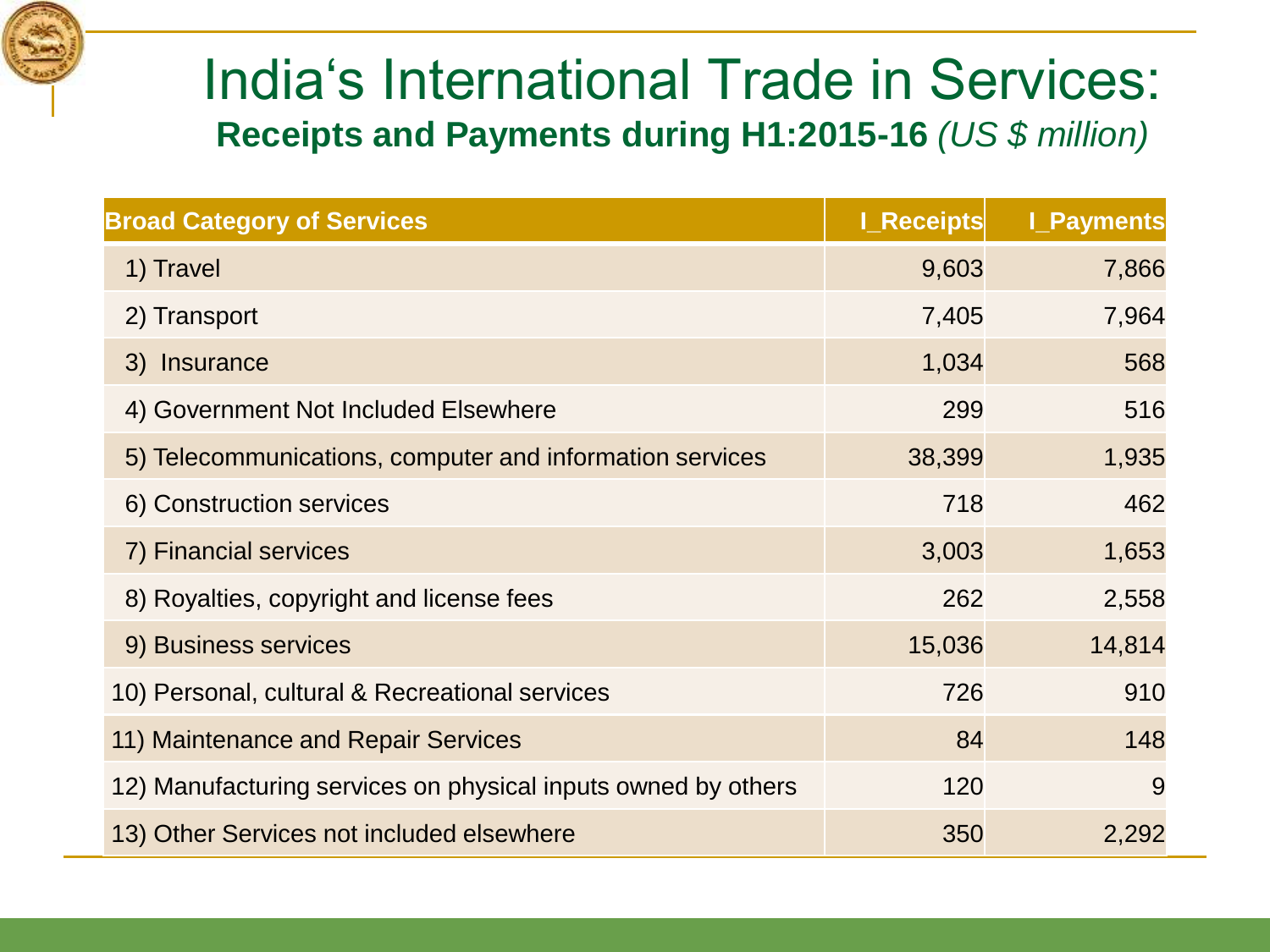

#### **More Details: Activities under "Business Services"**

- a) Research & Development
	- i) Research & Development services
	- ii) Market research and public opinion polling service
- b) Professional and management consulting services
	- i) Legal services
	- ii) Accounting, auditing, book keeping services
	- iii) Business and management consultancy and public relations services
	- iv) Advertising, trade fair service
	- v) Architectural services
	- vi) Engineering Services
	- vii) Tax consulting services
- c) Technical, trade-related, and other business services
	- i) Trade related services commission on exports / imports
	- ii) Operational leasing services (other than financial leasing) without operating crew, including charter hire-Airlines companies
	- iii) Agricultural services like protection against insects & disease, increasing of harvest yields, forestry services.
	- iv) Inward remittance for maintenance of offices in India
	- v) Environmental Services
	- vi) Publishing and printing services
	- vii) Mining services like on–site processing services analysis of ores etc.
	- viii) Commission agent services
	- ix) Wholesale and retailing trade services.
	- x) Operational leasing services (other than financial leasing) without operating crew, including charter hire-Shipping companies
	- xi) Other Technical Services including scientific/space services.

#### Data on receipts & payments under each activity are published every quarter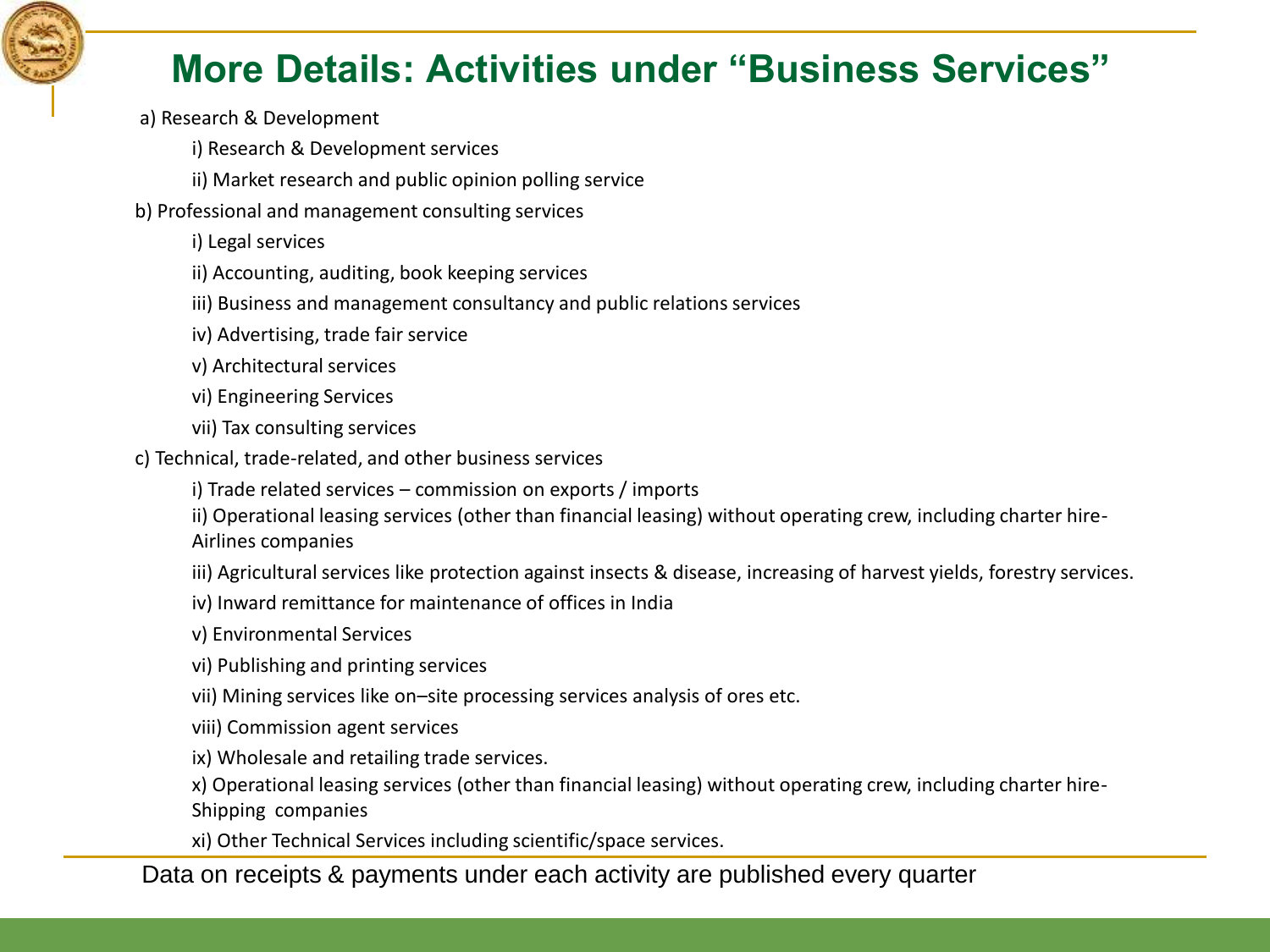

#### **Skewed Coverage of Trade in Services Select services: 2014-15**

| <b>Sector of Service Export</b> | <b>Total no. of</b> | <b>Cut-off</b> | % Coverage |               |
|---------------------------------|---------------------|----------------|------------|---------------|
| transactions                    |                     | (Rs.)          | No.        | <b>Amount</b> |
| <b>Health</b>                   | 64339               | 10 lakh        | 4.3        | 56.0          |
| <b>Education</b>                | 106410              | 10 lakh        | 3.2        | 48.8          |
| Insurance                       | 45504               | 50 lakh        | 3.2        | 81.6          |
| <b>Telecom</b>                  | 47732               | 50 lakh        | 6.8        | 80.8          |
| Audio-visual                    | 6436                | 10 lakh        | 27.5       | 94.5          |
| Tourism                         | 913159              | 50 lakh        | 0.3        | 44.8          |
| <b>Professional Services:</b>   |                     |                |            |               |
| (i) Architectural               | 44963               | 50 lakh        | 1.9        | 76.2          |
| (ii) Legal                      | 153004              | 50 lakh        | 0.9        | 54.1          |
| (iii) Accounting and auditing   | 35921               | 50 lakh        | 2.3        | 70.5          |
| (iv) Management consultancy     | 434819              | 10 crore       | 0.3        | 49.8          |
| (v) Engineering                 | 28542               | 1 crore        | 6.7        | 72.1          |
| (vi) Construction               | 10252               | 10 lakh        | 32.5       | 98.1          |
| (vii) Tax consulting            | 2169                | 1 lakh         | 60.0       | 98.6          |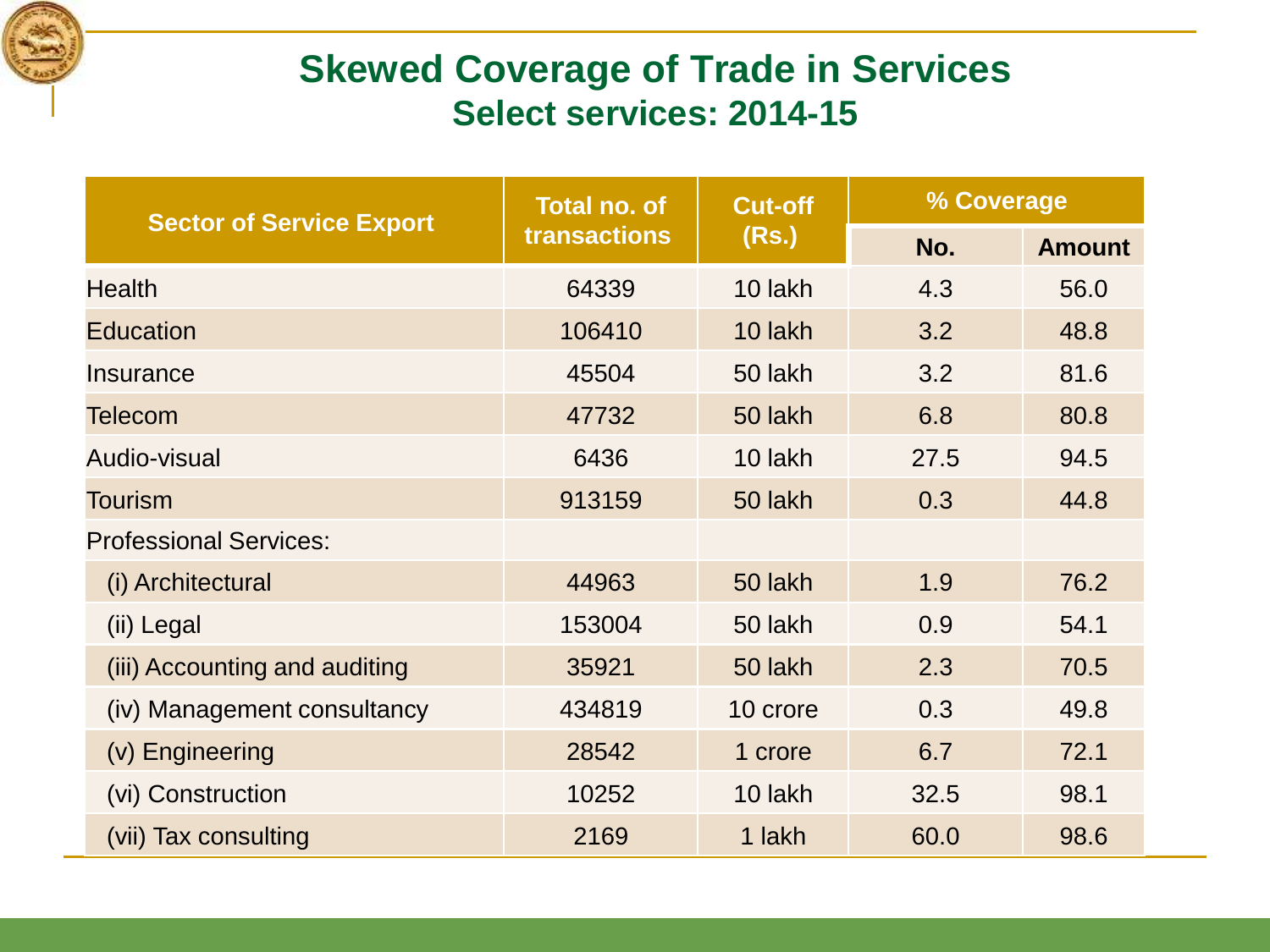

**Census / Surveys conducted by RBI on International Trade in Services**

- Computer Software / ITES Export
- **Banking Services**
- **Foreign Technical Collaboration**
- **Inward & Outward FATS**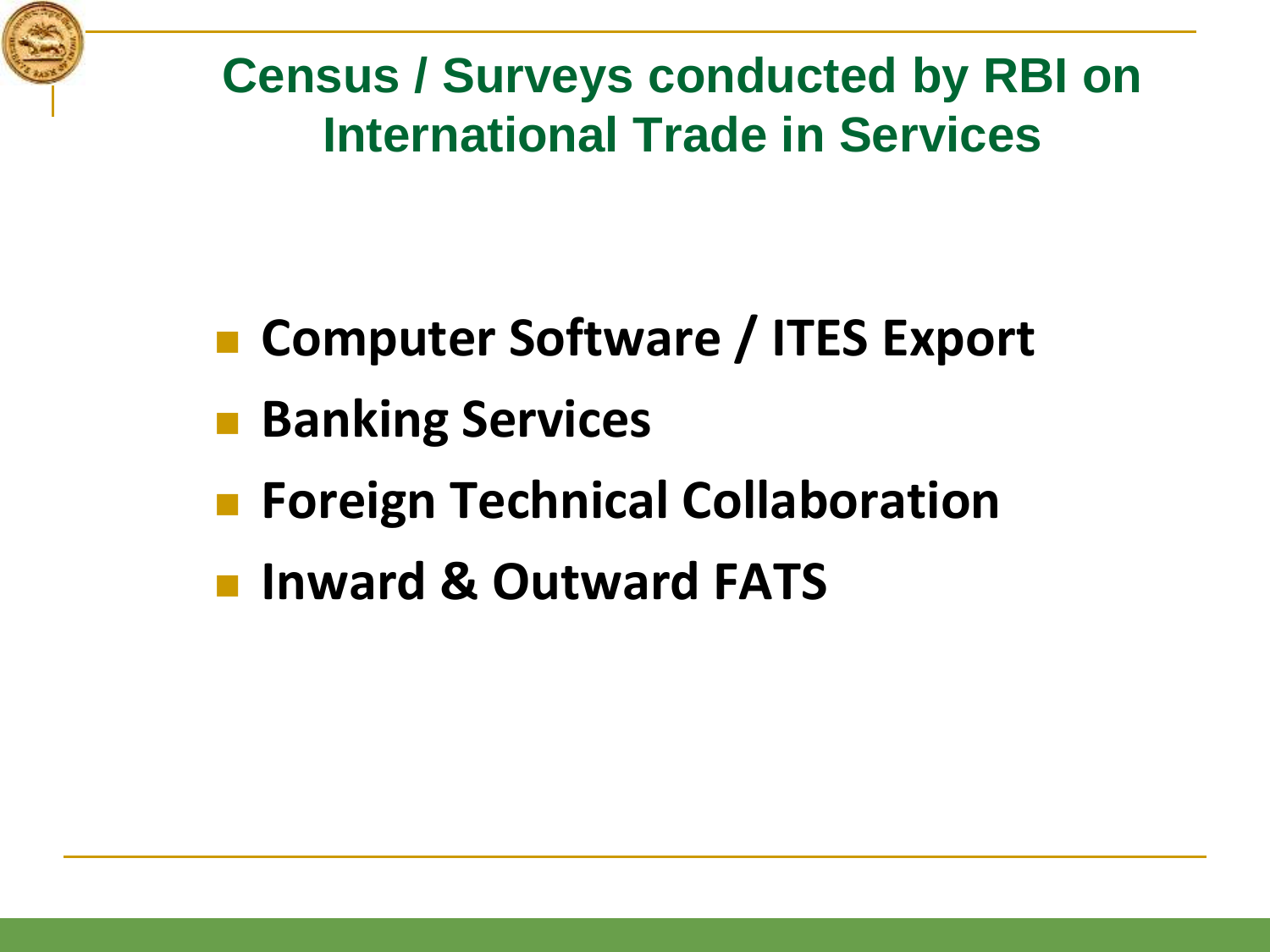

## **ITES / BPO Exports**

- Software and IT enabled services plays an important role in the Indian economy net receipts (surplus) on account of trade of computer software services finance the trade deficit and aid in reducing the CAD considerably. It accounts nearly half of the services exports
- **The annual survey on 'Software and Information Technology Enabled Services** Exports' is conducted by RBI as per the recommendations of the **National Statistical Commission** and subsequent guidance from the **Technical Group on Computer Services Exports (TGCSE).** The survey collect details of:
	- *Exports of computer services as defined in BPM6 and MSITS*
	- *Business activity, type of organization, exports as per major activities, country and currency wise exports, type of exports (onsite and off-site), employment, business done by the subsidiaries / associates abroad.*
	- *Software exports data as per the four modes of supply as per MSITS*
- **The survey frame is prepared using the member companies of NASSCOM and** companies registered with STPI. Responses received from around **700-1000** companies, including most of the major Software and IT/BPO companies which together account for about **75-85** per cent of the total software exports during the year.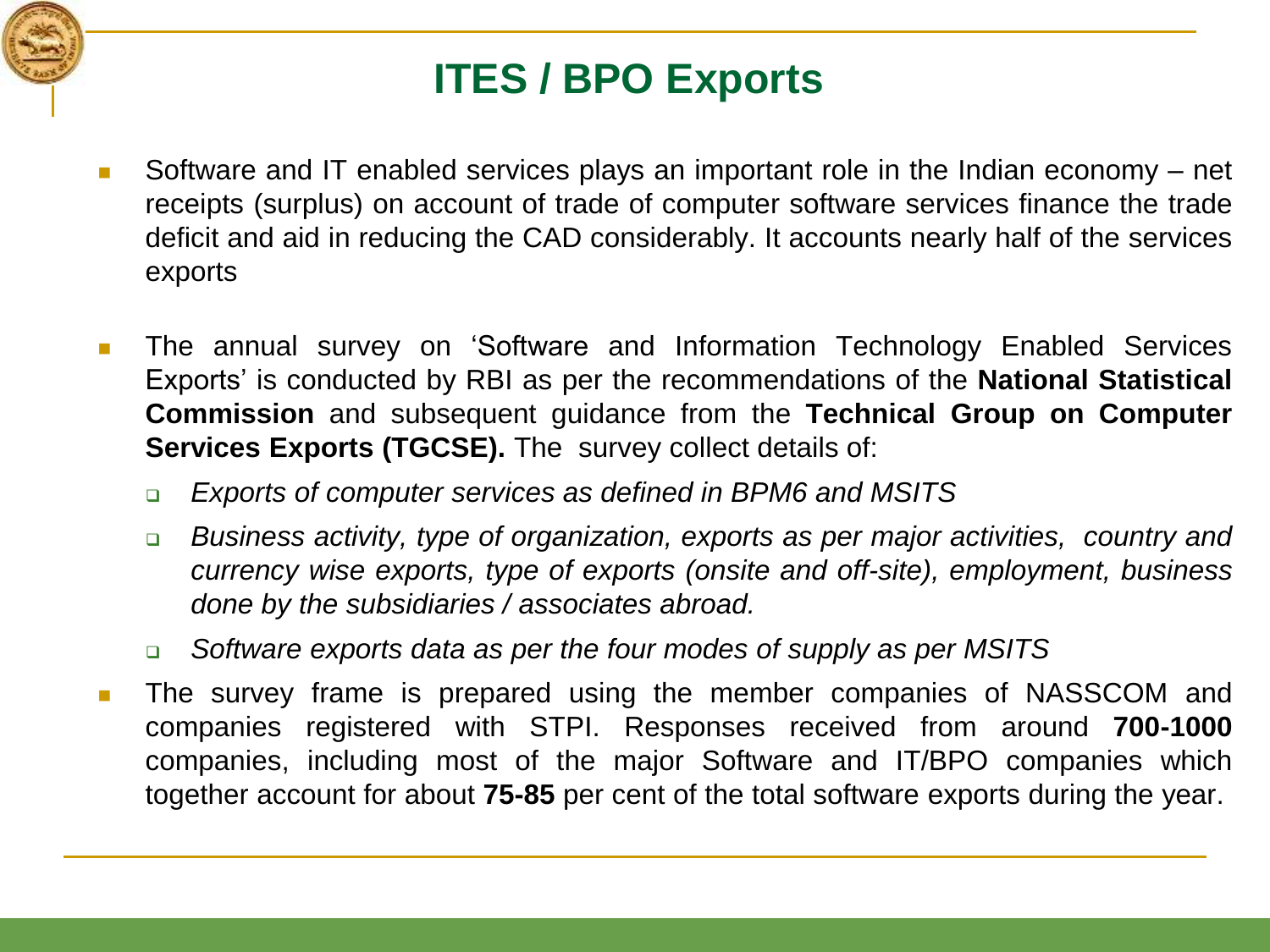### **Indian IT / Software Industry – An Overview**

 Indian IT / Software Industry has shown resilience in the face of marked moderation in global demand following the global financial crisis of 2008-09, though the pace of growth has moderated considerably.

|                                                                       | <b>Period</b>      | Per cent (%) |
|-----------------------------------------------------------------------|--------------------|--------------|
| Share of India's software services export<br>to total services export | Annual             | $45 - 50$    |
| Software services Exports -<br>Average growth rate                    | 2001-02 to 2007-08 | 30.4         |
|                                                                       | 2008-09 to 2014-15 | 20.4         |

0 1000 2000 3000 4000 5000 6000 2008-09 2009-10 2010-11 2011-12 2012-13 2013-14 2014-15 Rs. billion ■ Computer Services ■ ITES/BPO Services

India's Export of Computer and ITES/BPO services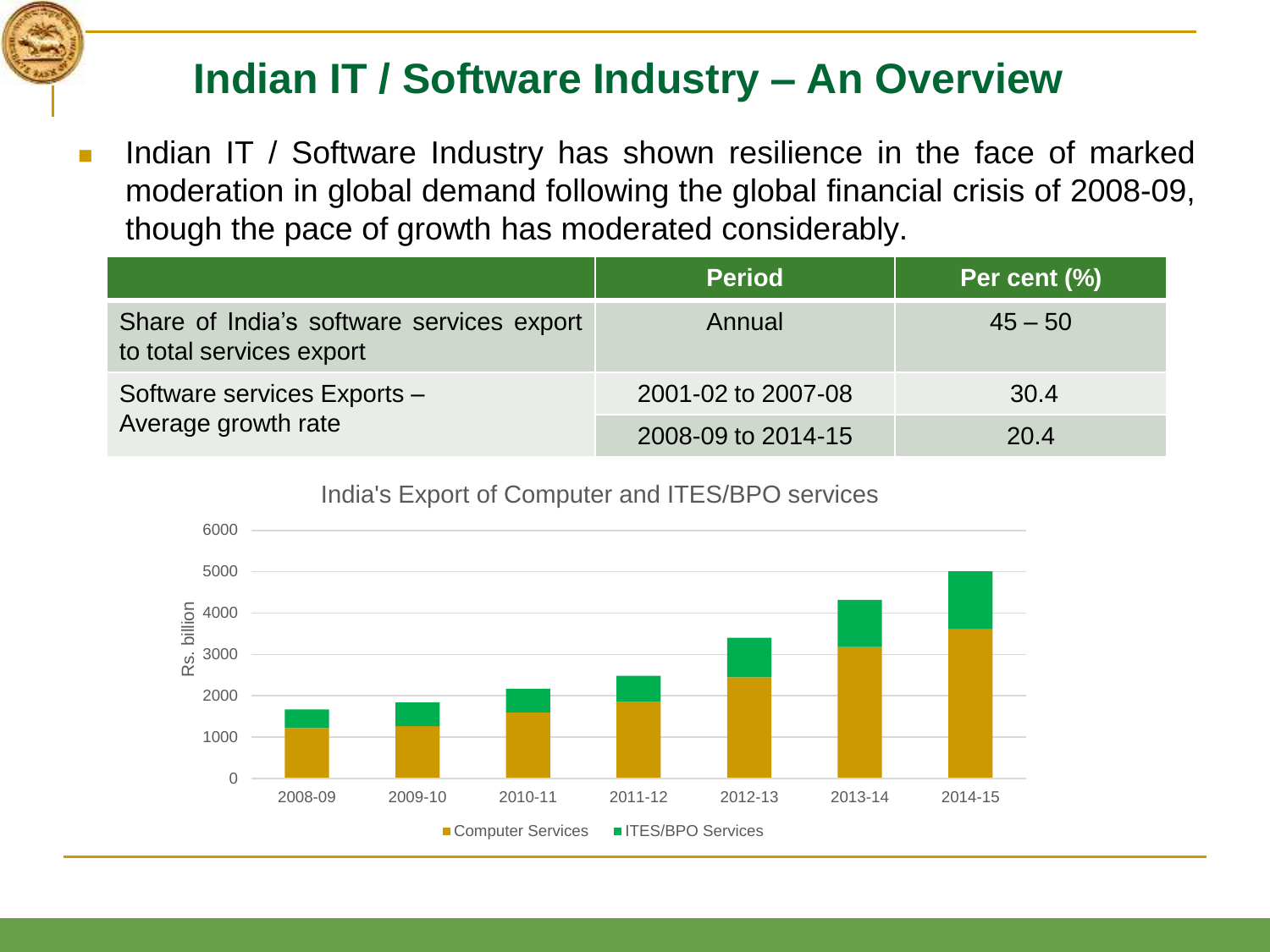

#### **Software Exports by Different Modes (per cent)**

| <b>Mode</b>                             | 2008-09 | 2009-10 | 2010-11 | 2011-12 | 2012-13 | 2013-14 | 2014-15 |
|-----------------------------------------|---------|---------|---------|---------|---------|---------|---------|
| <b>Mode 1: Cross-border Supply</b>      | 56.3    | 64.6    | 67.4    | 69.0    | 74.7    | 69.0    | 68.4    |
| <b>Mode 2: Consumption Abroad</b>       | 0.1     | 0.0     | 0.1     | 0.5     | 1.6     | 0.1     | 0.1     |
| <b>Mode 3: Commercial Presence</b>      | 16.8    | 17.6    | 14.8    | 15.4    | 9.4     | 13.7    | 14.4    |
| <b>Mode 4: Natural Persons Presence</b> | 26.8    | 17.8    | 17.7    | 15.1    | 14.3    | 17.1    | 17.1    |

#### **Software Business by Foreign Affiliates of Indian Companies: 2014-15**

(Rs. billion)

| <b>Activity</b>                              | Locally | <b>To India</b> | <b>Other</b><br><b>Countries</b> |
|----------------------------------------------|---------|-----------------|----------------------------------|
| <b>IT services</b>                           | 28.5    | 2.2             | 3.1                              |
| <b>Software Product Development</b>          | 7.4     | 0.6             | 16.4                             |
| <b>BPO Services</b>                          | 17.4    | 2.3             | 6.2                              |
| <b>Engineering Services</b>                  | 4.5     | 00.0            | 0.1                              |
| <b>Combination of above / Other services</b> | 783.9   | 330.6           | 131.1                            |
| <b>Total</b>                                 | 841.7   | 335.7           | 156.9                            |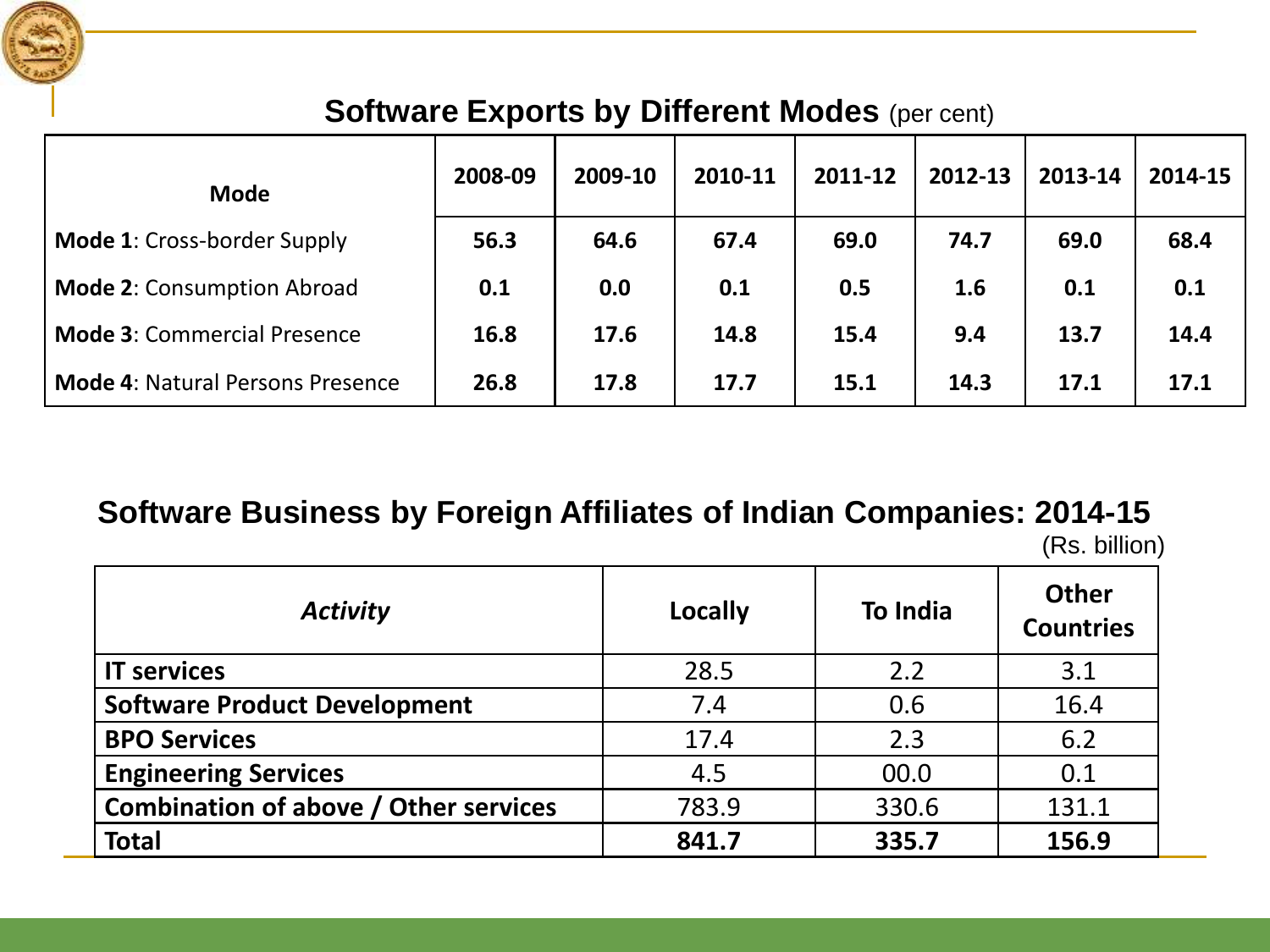# **International Trade in Banking Services**

The Reserve Bank's annual survey on 'International Trade in Banking Services' (ITBS) provides information on financial services rendered by:

- □ Overseas branches/subsidiaries of Indian banks
- **Branches/subsidiaries of foreign banks operating in India,**

based on explicit/implicit fee/commission charged to customers.

- It covers
	- **□** Branch / employee / country profile of their banking business
	- **□** Service activities (both fund and non-fund based)
	- **□** Balance sheet changes, income / expenditure and profitability
- Since all entities report, it gives a census position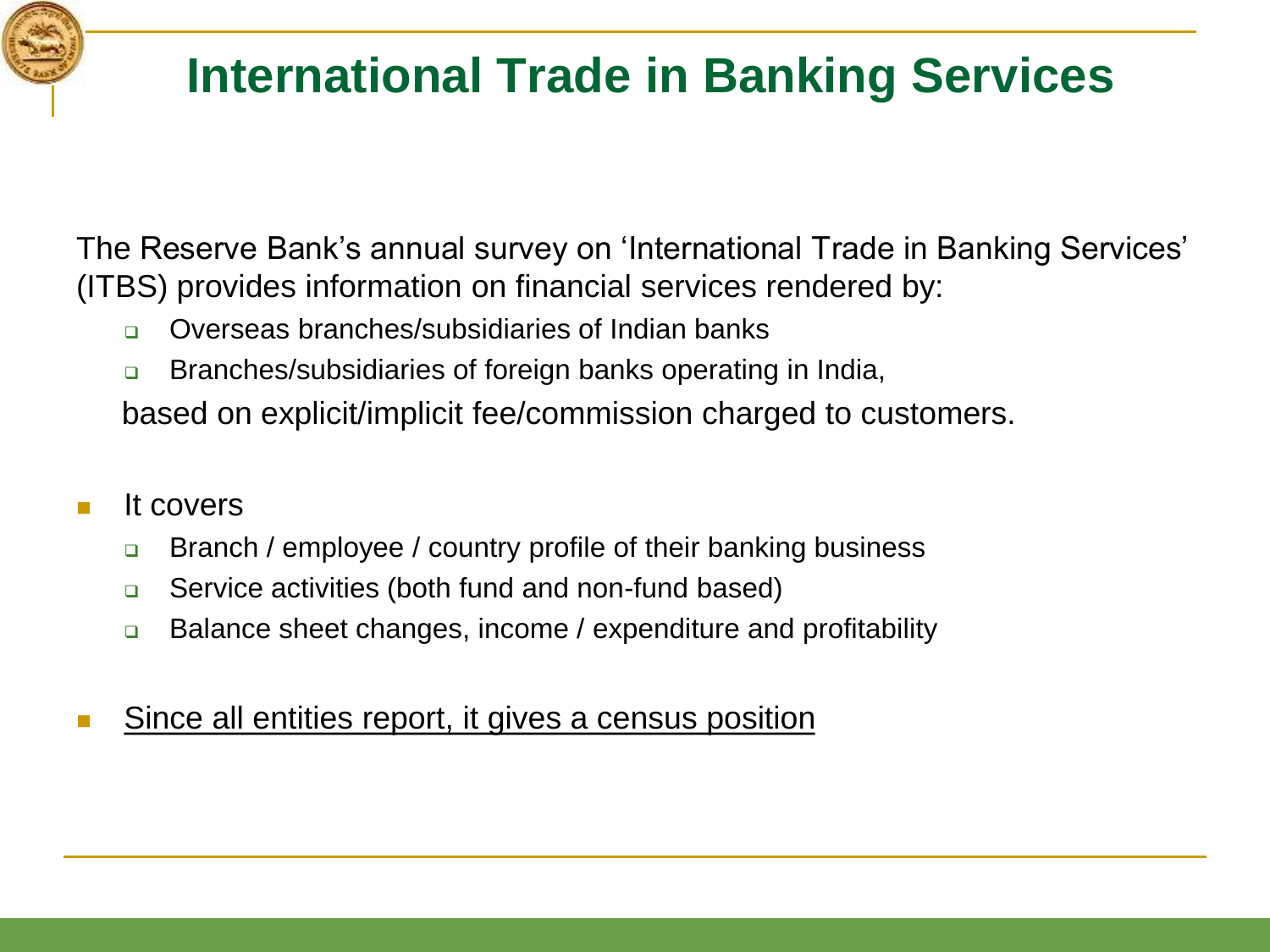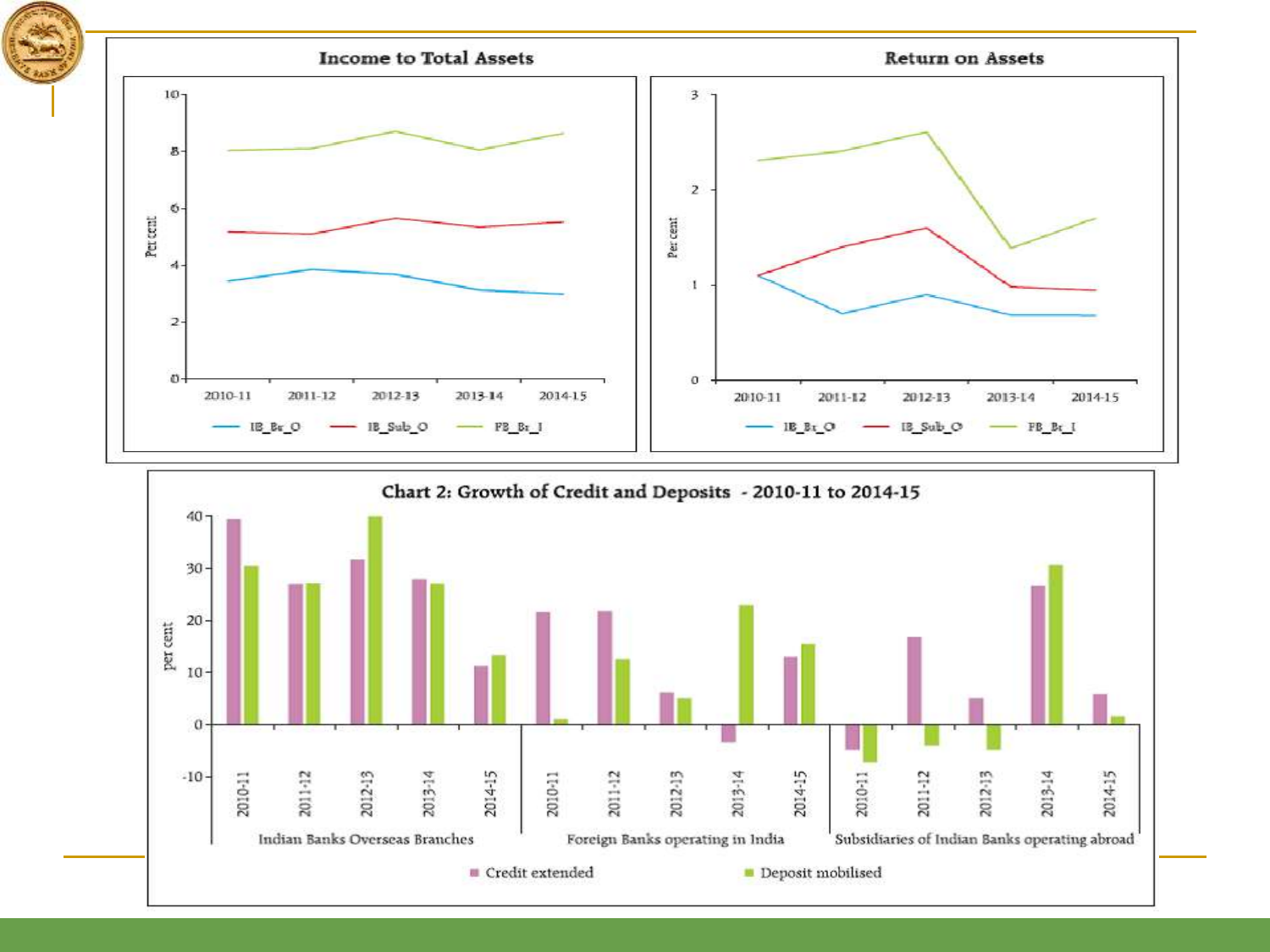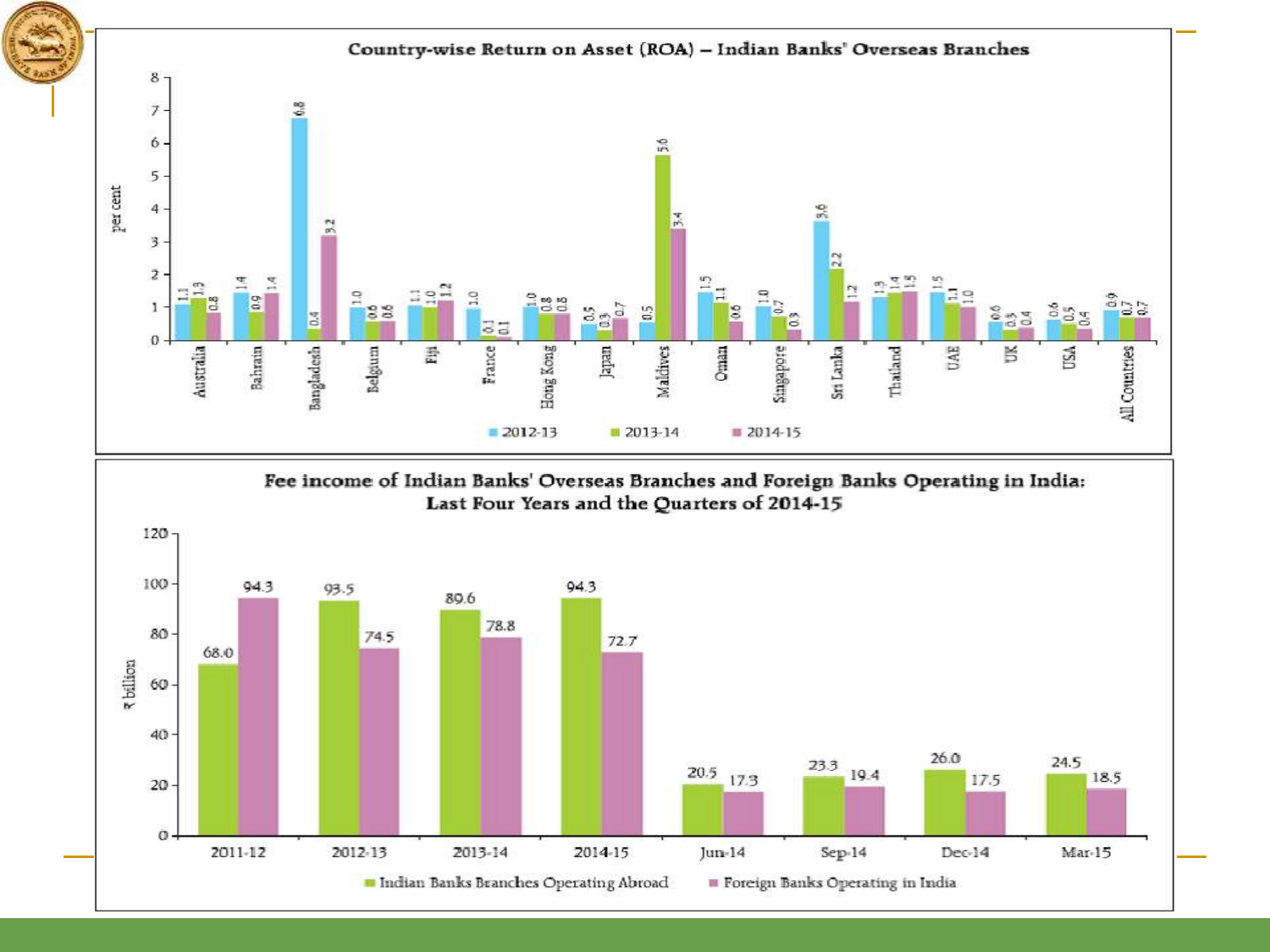

#### **Foreign Technical Collaboration: Highlights of Last Biannual Round**

#### **Country-wise Distribution of Agreements of Foreign Technical Collaboration (FTC)**



- 
- United Kingdom Bingapore Italy
- 
- France **Others**
- **Japan United States** Germany
	-
- Mauritius Korea, Republic of Switzerland
	-

| <b>Mode of Payment</b>                              | <b>Agreements According</b><br>to Mode of Payment of<br><b>FTC Companies</b> |            |  |
|-----------------------------------------------------|------------------------------------------------------------------------------|------------|--|
|                                                     | <b>Number</b>                                                                | % of total |  |
| Royalty                                             | 216                                                                          | 48.1       |  |
| Lump-sum technical fees                             | 96                                                                           | 21.4       |  |
| <b>Both Royalty and Lump-</b><br>sum technical fees | 137                                                                          | 30.5       |  |
| <b>Total</b>                                        | 449*                                                                         | 100.0      |  |

**Distribution of** 

\* Of the 528 agreements, 449 agreements reported along with the specific mode of payment in the latest survey.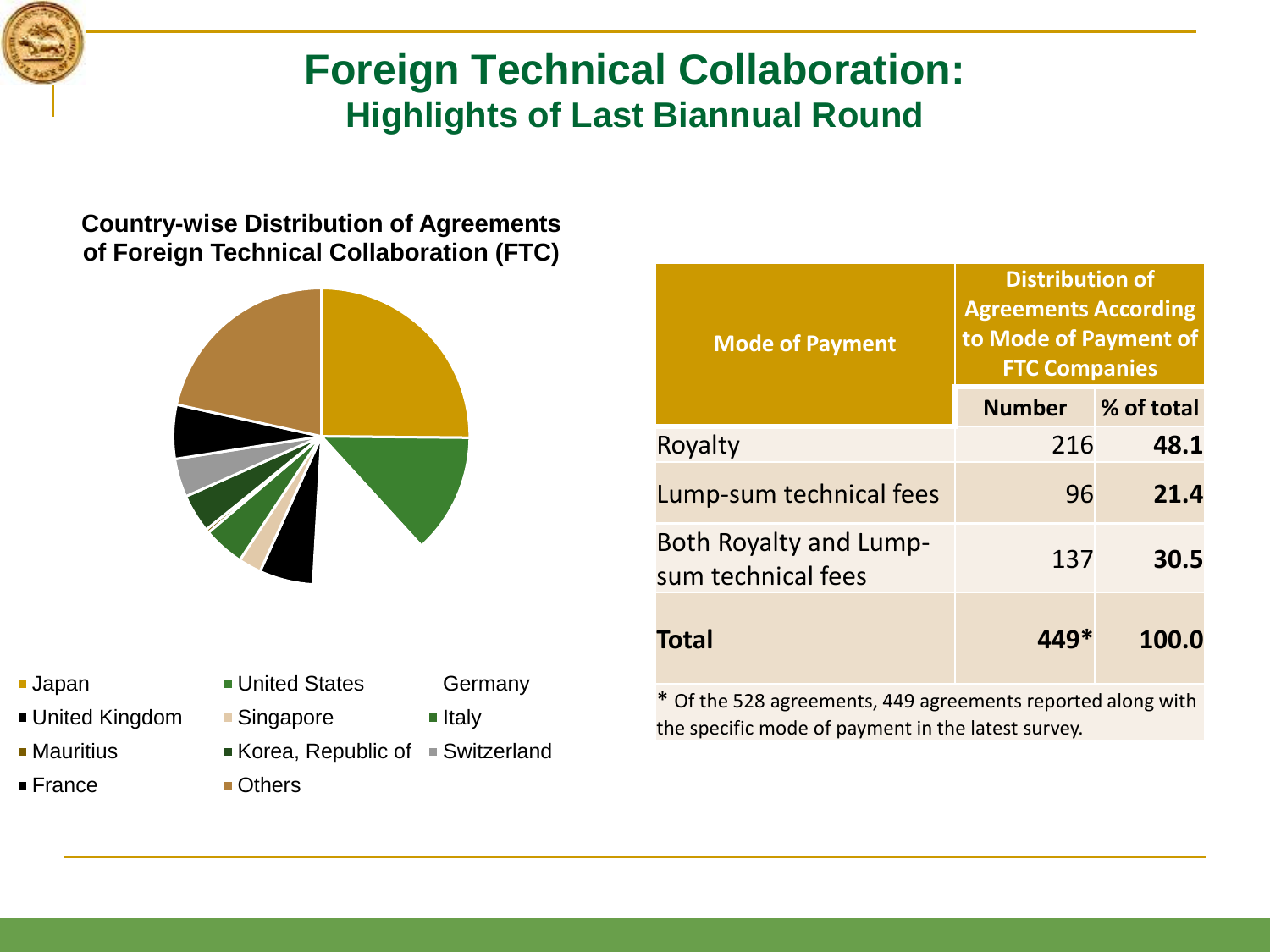

## **Information base in India:**

- I lindia's FLA census has evolved as a rich data source of direct investment to/from India. Over 17,000 companies reported FDI/ODI in March 2015 - largest annual company-wise database for Indian FDI companies. *Partner country-wise inward and outward direct investment (debt and equity) for India, at market prices, are now available annually*.
- India's first census of Foreign Liabilities and Assets was conducted as on June 30, 1948, - information collected under the *International Monetary Fund and Bank Act, 1945.* Since 1997, reporting was annual but participation was not mandatory up to 2010. Since 2010-11 reporting is mandatory for the Indian companies which have received FDI and/or made overseas direct investment, for facilitating India's participation in CDIS (since 2010 round).
- Collection of multidimensional FLA census data by providing a self-validating form with explanations and internal consistency. It has a strict confidentiality clause.
- Foreign Affiliate Trade Statistics (FATS) is collected as part of this reporting system.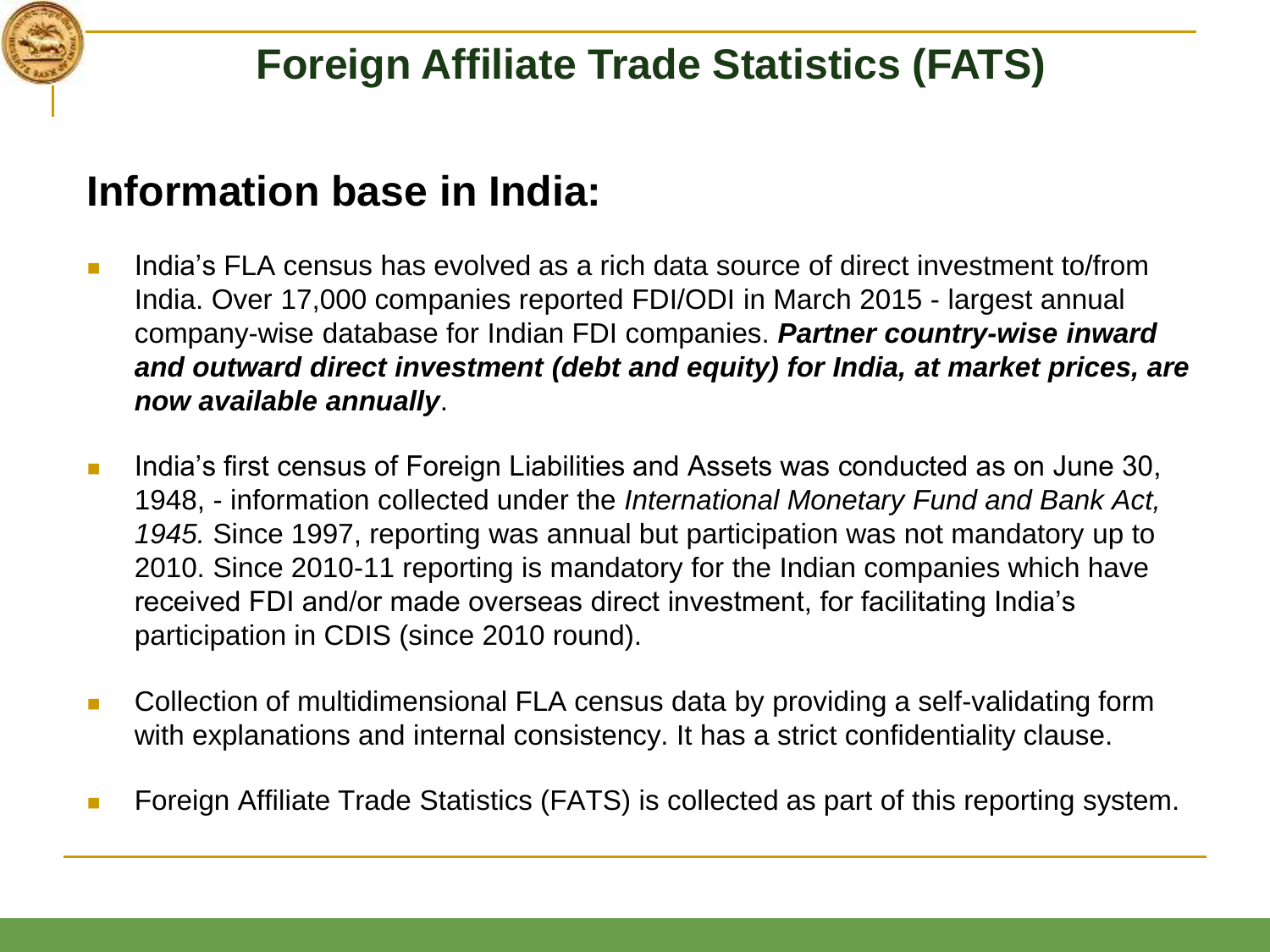

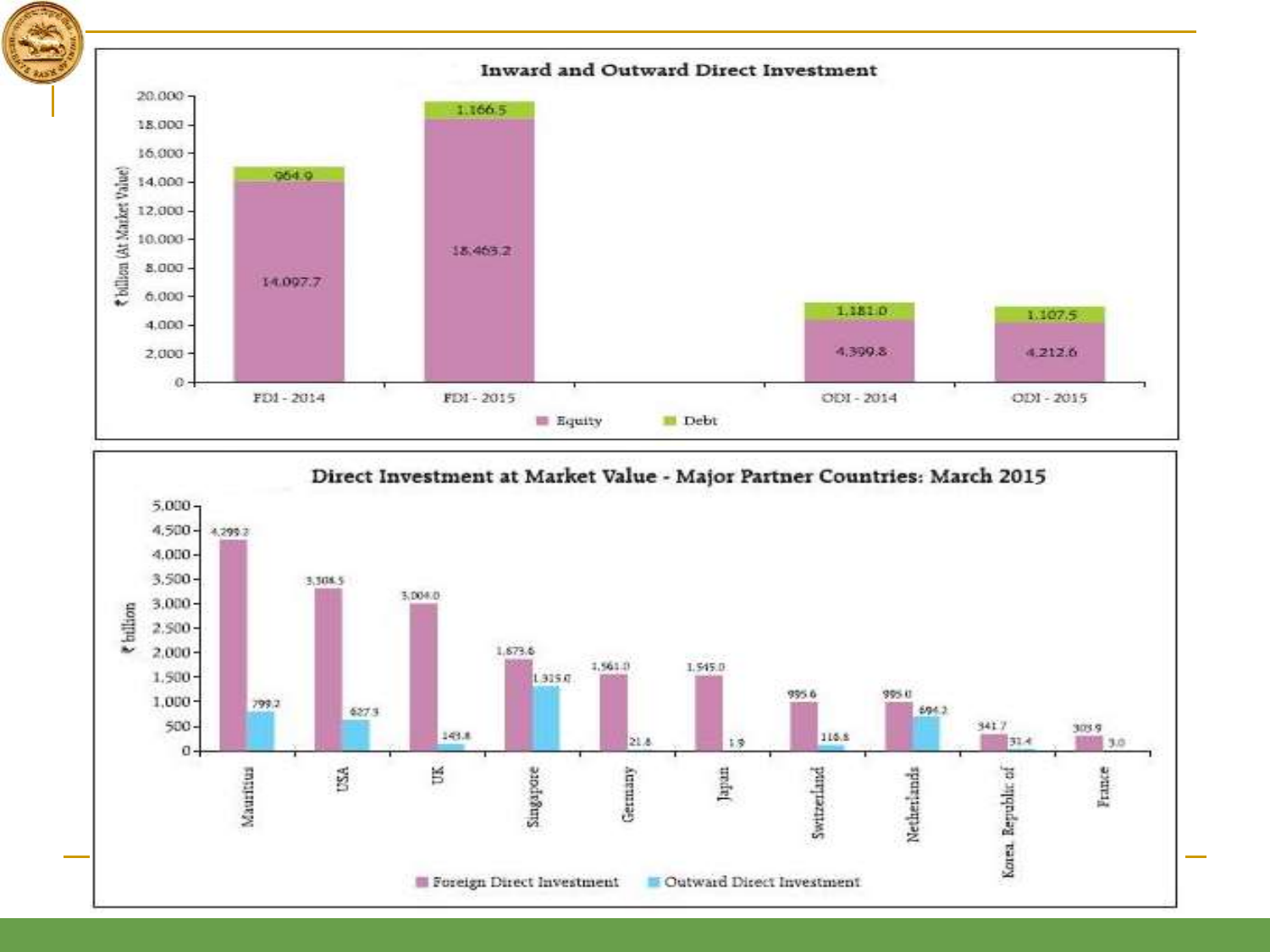

| Sector-wise Distribution of FDI at Market Value: March 2015<br>(Rs. billion) |                  |                  |  |  |
|------------------------------------------------------------------------------|------------------|------------------|--|--|
| <b>Activity</b>                                                              | <b>Total FDI</b> | % share in Total |  |  |
| A. Agriculture-related, Plantations & Allied activities                      | 51.6             | 0.3              |  |  |
| <b>B. Mining</b>                                                             | 669.7            | 3.4              |  |  |
| <b>C. Manufacturing</b>                                                      | 10,208.1         | 52.0             |  |  |
| Chemicals and chemical products                                              | 1,490.3          | 7.6              |  |  |
| Pharmaceuticals, medicinal chemical & botanical prod.                        | 922.6            | 4.7              |  |  |
| Motor vehicles, trailers and semi-trailers                                   | 1,295.7          | 6.6              |  |  |
| Tobacco products                                                             | 658.7            | 3.4              |  |  |
| Food products                                                                | 838.3            | 4.3              |  |  |
| <b>Electrical equipment</b>                                                  | 809.7            | 4.1              |  |  |
| Machinery and equipmen                                                       | 613.7            | 3.1              |  |  |
| Coke and refined petroleum products                                          | 342.6            | 1.7              |  |  |
| Computer, electronic and optical products                                    | 272.6            | 1.4              |  |  |
| <b>Basic metals</b>                                                          | 188.5            | 1.0              |  |  |
| <b>Other Manufacturing</b>                                                   | 2,775.40         | 14.14            |  |  |
| D. Electricity, gas, steam and air conditioning supply                       | 433.3            | 2.2              |  |  |
| E. Water supply, sewerage, waste mgt./remediation                            | 3.3              | 0.0              |  |  |
| <b>F. Construction</b>                                                       | 515.3            | 2.6              |  |  |
| <b>G. Services</b>                                                           | 7,748.4          | 39.5             |  |  |
| Information and communication                                                | 3,556.7          | 18.1             |  |  |
| Financial and insurance activities                                           | 2,313.2          | 11.8             |  |  |
| <b>Other Services</b>                                                        | 1,878.5          | 9.57             |  |  |
| <b>Total</b>                                                                 | 19,629.7         | 100.0            |  |  |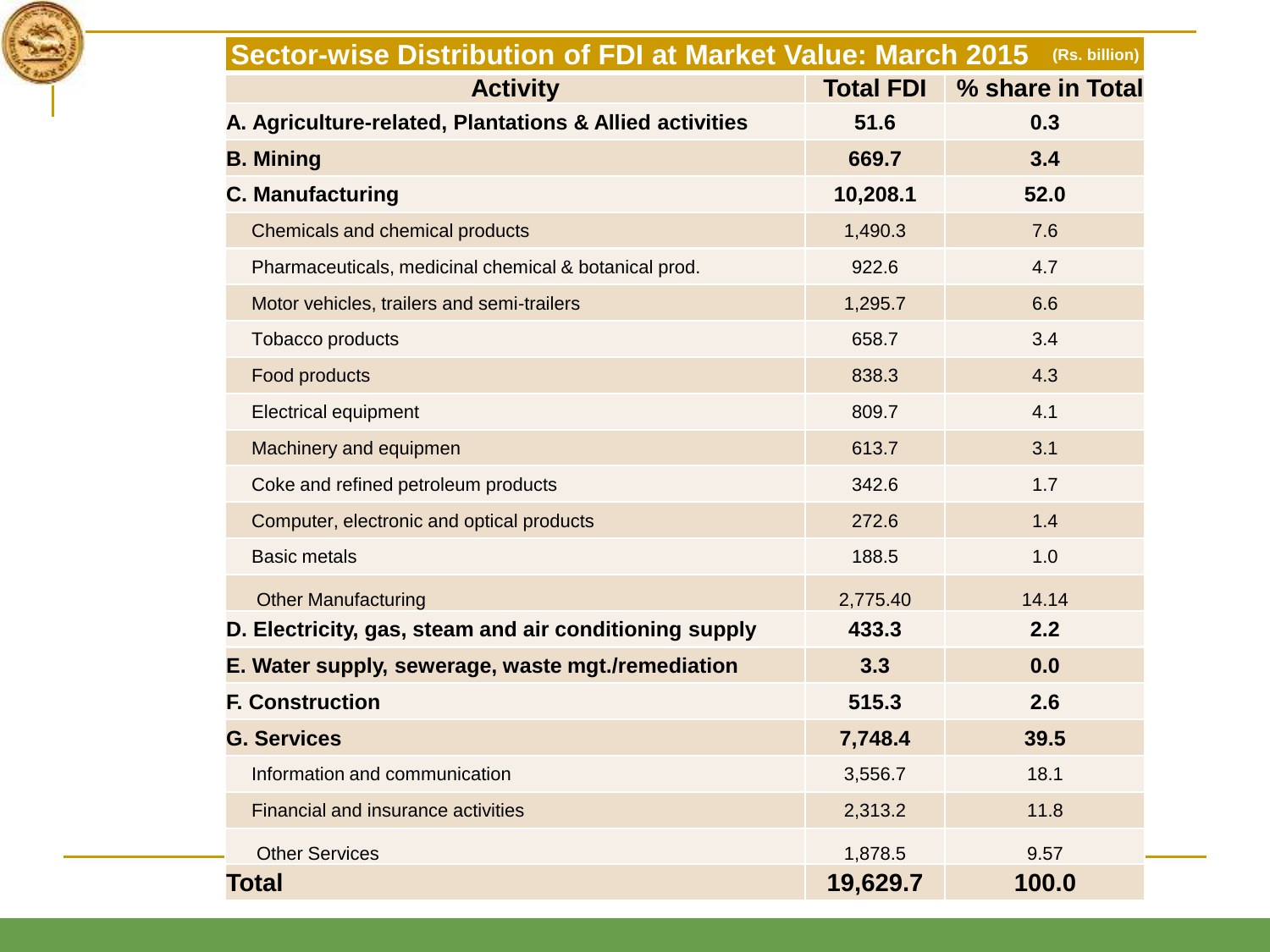

## **Subsidiary Companies - FATS**

#### **FLA Census 2015**

- □ 14,296 FDI Companies in India
- 96 % are unlisted
- □ 75 % of Subsidiary companies (Equity > 50%), of which 8,032 companies reported sales and 6,024 companies reported exports
- □ 3,608 Overseas Subsidiaries of 2,129 Indian Companies

| <b>Foreign Trade for Foreign Subsidiary Companies, 2014-15</b> |      |                          |  |  |
|----------------------------------------------------------------|------|--------------------------|--|--|
|                                                                |      | Inward FATS Outward FATS |  |  |
| Export in Sales (%)                                            | 34.0 | 26.7                     |  |  |
| Imports in Purchase (%)                                        | 44 Q | 46 7                     |  |  |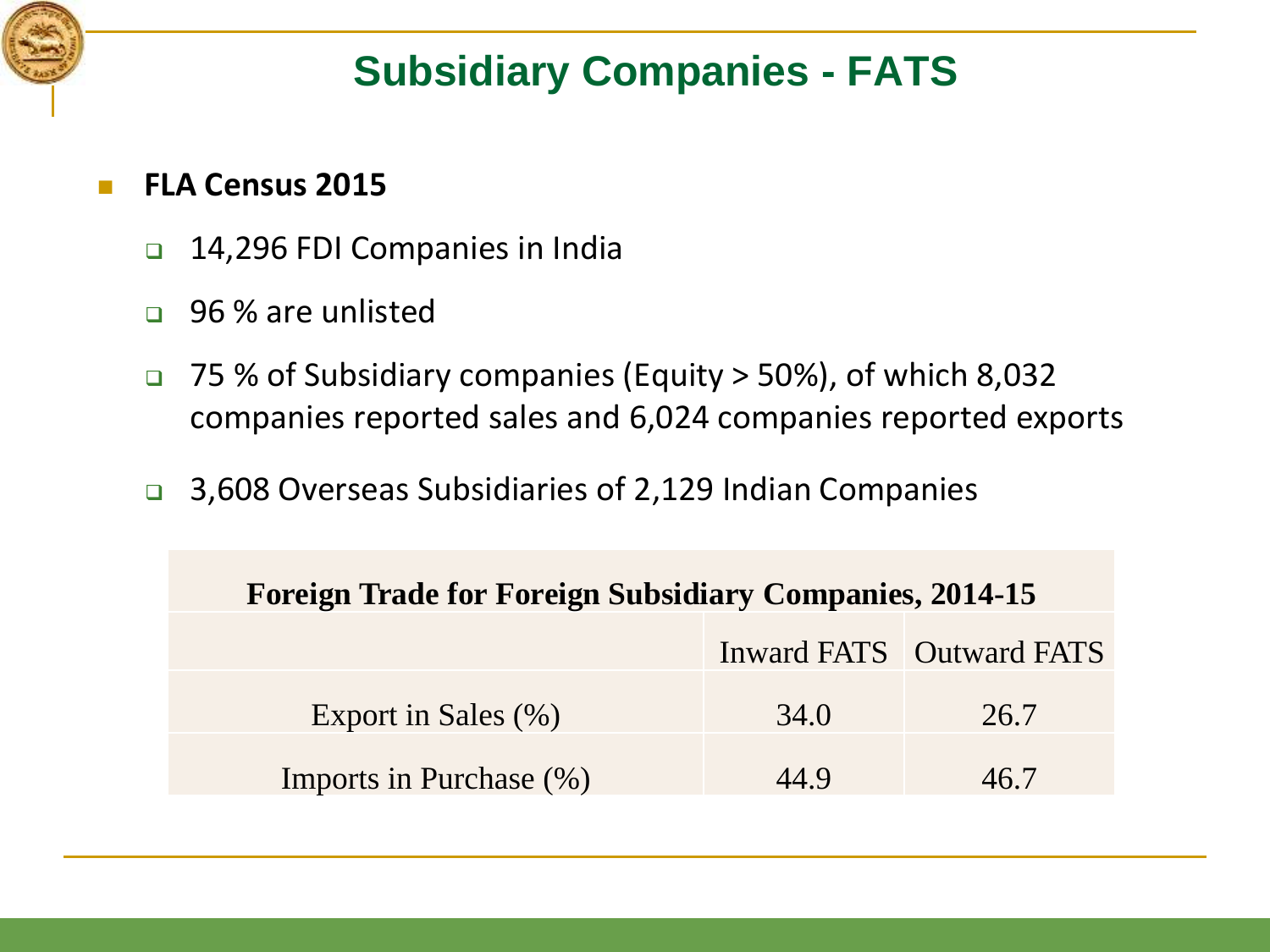

| Activity-wise Sales of 10,777 Foreign Subsidiary Companies in India    |                            |                     | (Amount in ₹ billion)      |
|------------------------------------------------------------------------|----------------------------|---------------------|----------------------------|
| <b>Activity</b>                                                        | No. of<br><b>Companies</b> | Sales in<br>2014-15 | % Share in<br><b>Total</b> |
| A. Agriculture-related, Plantations & Allied activities                | 35                         | 65                  | 0.4                        |
| <b>B.</b> Mining                                                       | 38                         | 113                 | 0.7                        |
| C. Manufacturing                                                       | 2,258                      | 10,208              | 61.5                       |
| D. Electricity, gas, steam and air conditioning supply                 | 82                         | 42                  | 0.3                        |
| E. Water supply; sewerage, waste management and remediation activities | 33                         | $\overline{7}$      | 0.0                        |
| F. Construction                                                        | 196                        | 248                 | 1.5                        |
| <b>G. Services</b>                                                     | 5,390                      | 5,909               | 35.6                       |
| 1. Wholesale and retail trade; repair of motor vehicles                | 835                        | 1,510               | 9.1                        |
| 2. Transportation and storage                                          | 175                        | 236                 | 1.4                        |
| 3. Accommodation and Food service activities                           | 99                         | 48                  | 0.3                        |
| 4. Information and communication                                       | 2,142                      | 3,009               | 18.1                       |
| 5. Financial and insurance activities                                  | 260                        | 284                 | 1.7                        |
| 6. Real estate activities                                              | 39                         | 39                  | 0.2                        |
| 7. Other Services activities                                           | 1,840                      | 783                 | 4.7                        |
| <b>Total</b>                                                           | 8,032*                     | 16,590              | 100.0                      |

\* Of the 10,777 subsidiary companies, 8,032 reported sales